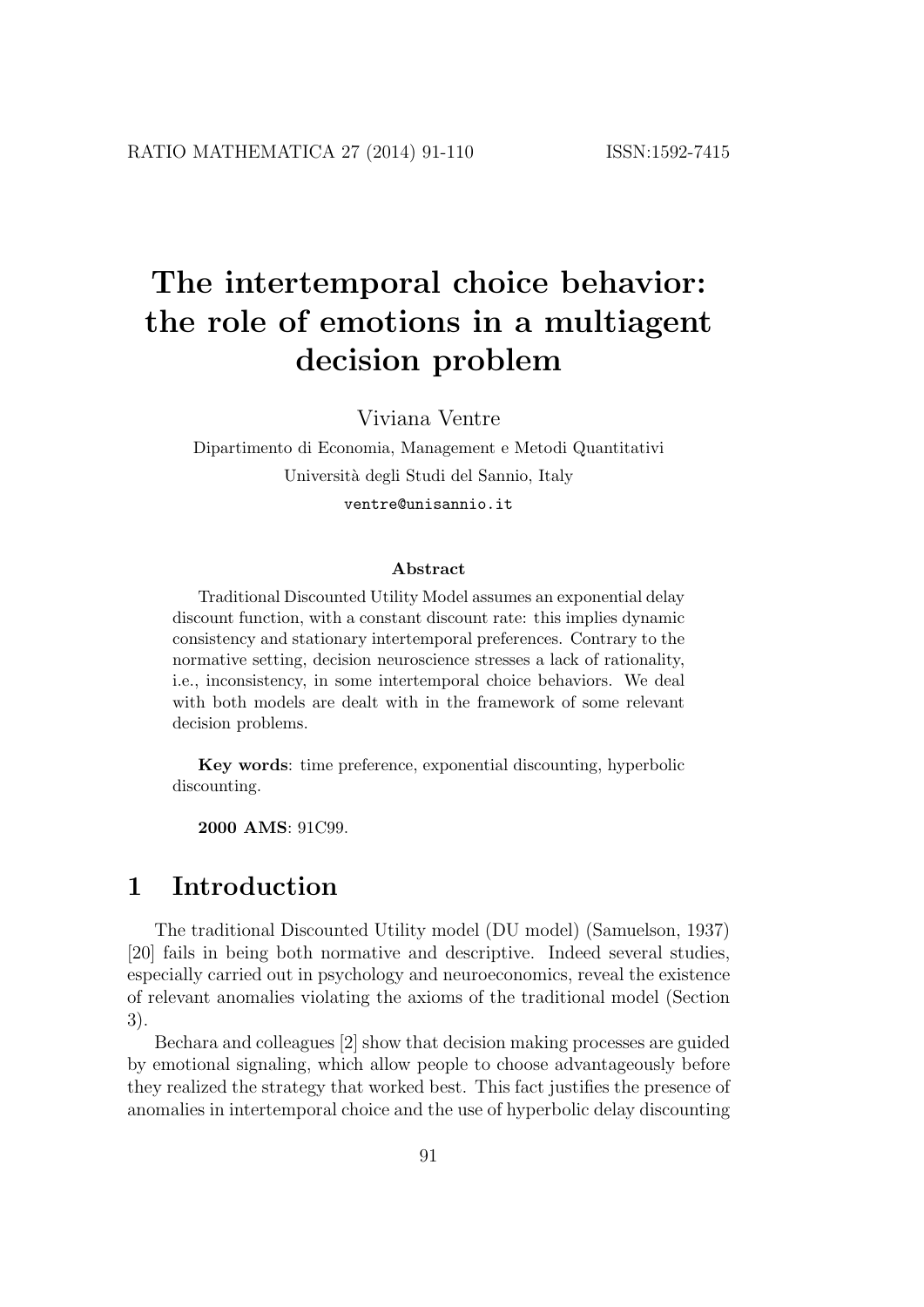(declining as the length of the delay increases), so, people have the tendency to increasingly choose a smaller-sooner reward over a larger-later reward as the delay occurs sooner in time. This entails intertemporal inconsistency and preferences reversal. Even so, an impatient behavior not necessarily can be considered incoherent (Section 4).

The results of some studies by Shiv et al. [21] and Naqvi et al. [17] have demonstrated that patients with lesions in specific components of a neural circuitry critical for the processing of emotions will make more advantageous decisions than normal subjects when faced with the types of positive-expected-value gambles that most people routinely shun (Section 5).

Recent neuroeconomic and econophysical studies have explored neurobiological and psychological factors, e.g. impulsivity and inconsistency that determined individual differences in intertemporal choice. Takahashi et al. [25] attempt to dissociate impulsivity and inconsistency in their econophysical studies proposing a quasi-exponential delay discount function. Other behavioral economists propose multiple selves models attempting to measure the strength of the internal conflict within the decision maker, best known as quasi-hyperbolic discount model (Laibson, 1997) [11] (Section 6).

To fight impulsivity Strotz [23] proposed two strategies that might be adopted by a person who foresees how her preferences will change over time; Thaler and Shefrin [26] built a structure in which the individual is treated as if he contained two distinct psyches denoted as planner and doer (Section 7).

In a multiagent decision context the objective for a decision group is to choose a common decision, that is an alternative which is judged the best by the majority of the decision makers. So in most strategic decisions, it is important to be able to estimate the characteristics and behaviors of others. If the characteristics of other players are unknown, estimating them is a critical task (Section 8). Moreover, psychological evidence suggests people own beliefs, values, and habits tend to bias their perceptions of how widely they are shared (false consensus effect). This effect demonstrates an inability of individuals to process information rationally (Section 9). Therefore when we use the aggregation of the agent preferences to assess consensus, we obtain a coefficient which includes the false consensus effect that depends on the subjectivity and also increases the degree of consensus. In order to eliminate the component of human judgment vagueness a procedure defined by ordered weighted averaging (OWA) operators, introduced by Yager [29], can be applied (Section 10).

An experiment performed by Engelmann and Strobel [8] demonstrates that a false consensus effect is present only if information about decision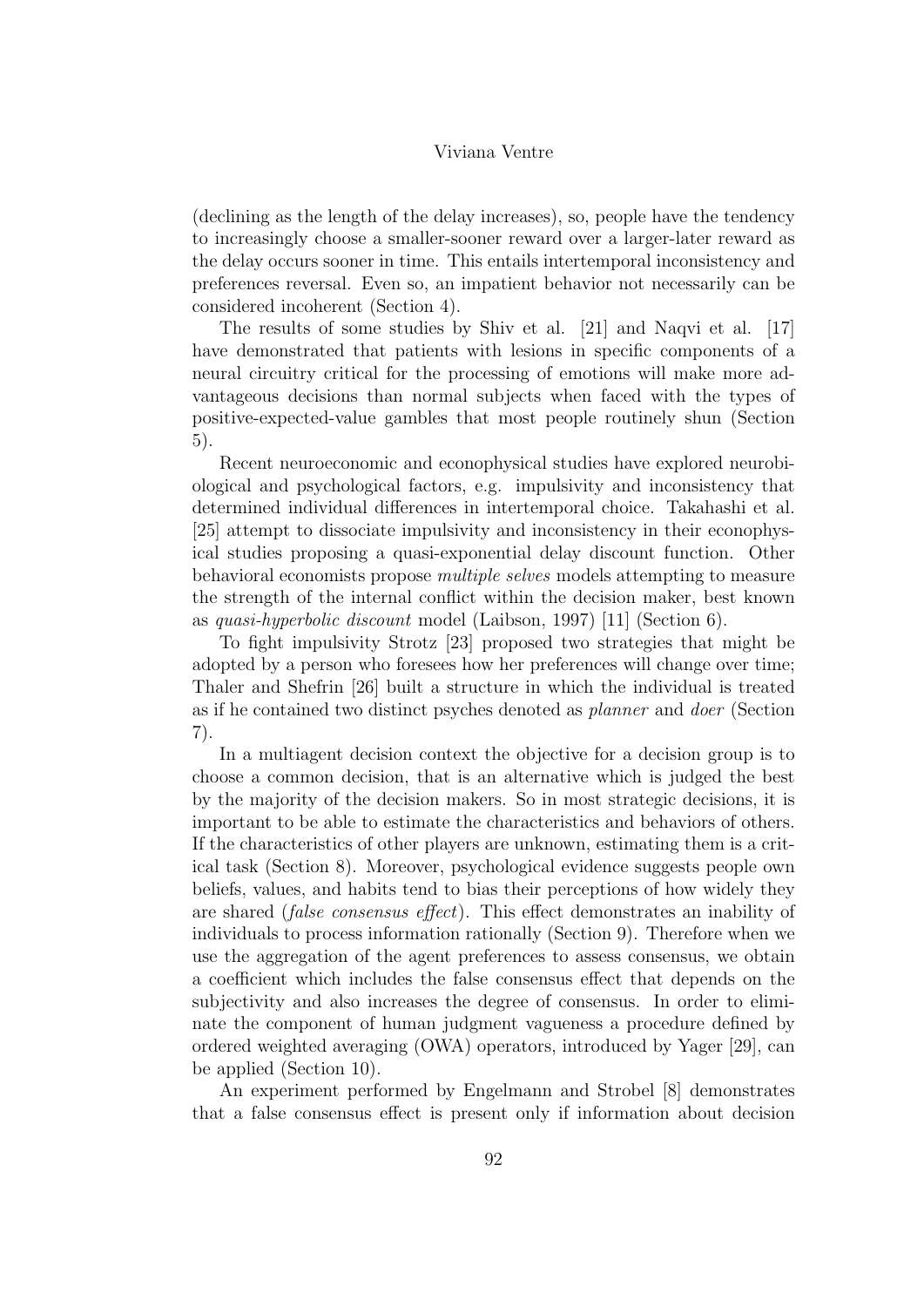of other members of the group is implicit. So the consensus effect is not always false but only when people, forming expectations concerning decisions of others, weight their own decision more heavily than that of a randomly selected person from the same population (see  $[6]$ ,  $[7]$ ), (Section 11). The result is linked with the analysis of false consensus effect in cooperative and non-cooperative decision problem. Indeed, in a cooperative decision problem, agents know choices of other members, while in a non-cooperative one they have to judge choices of others (Section 12).

## 2 Traditional discounting model and decision neuroscience

The standard economic model of discounted utility assumes that economic agents make intertemporal choices over consumption profiles  $(c_t, \ldots, c_T)$  and such preferences can be represented by an intertemporal utility function  $U^t(c_t, \ldots, c_T)$ , which can be described by the following special functional form:

$$
U^{t}(c_{t},...,c_{T}) = \sum_{k=0}^{T-t} D(k)u(c_{t+k})
$$

where

$$
D(k) = \left(\frac{1}{1+\rho}\right)^k
$$

So the DU model assumes an exponential temporal discounting function and a constant discount rate  $(\rho)$ , which represents the pure rate of time preference of the individual.

An important implication of constant discount rate and exponential discounting function is that intertemporal preferences of the individual are timeconsistent: if at time t a person prefers  $c_2$  at  $t + 2$  to  $c_1$  at  $t + 1$ , then at time  $t + 1$  she must prefer  $c_2$  at  $t + 2$  to  $c_1$  instantly. So, with the same temporal options and the same information, later preferences confirm earlier preferences.

However, several empirical studies have documented various inadequacies of the DU model as a descriptive model of behavior. Behavioral economic theories on decision process have found that there are a number of behavior patterns that violate the rational choice theory [27].

Decision neuroscience is an emerging area of research whose goal is to integrate research in neuroscience and behavioral decision making. It calls into question the theories of choice that assume decisions derive from an assessment of the future outcomes of various options and alternatives through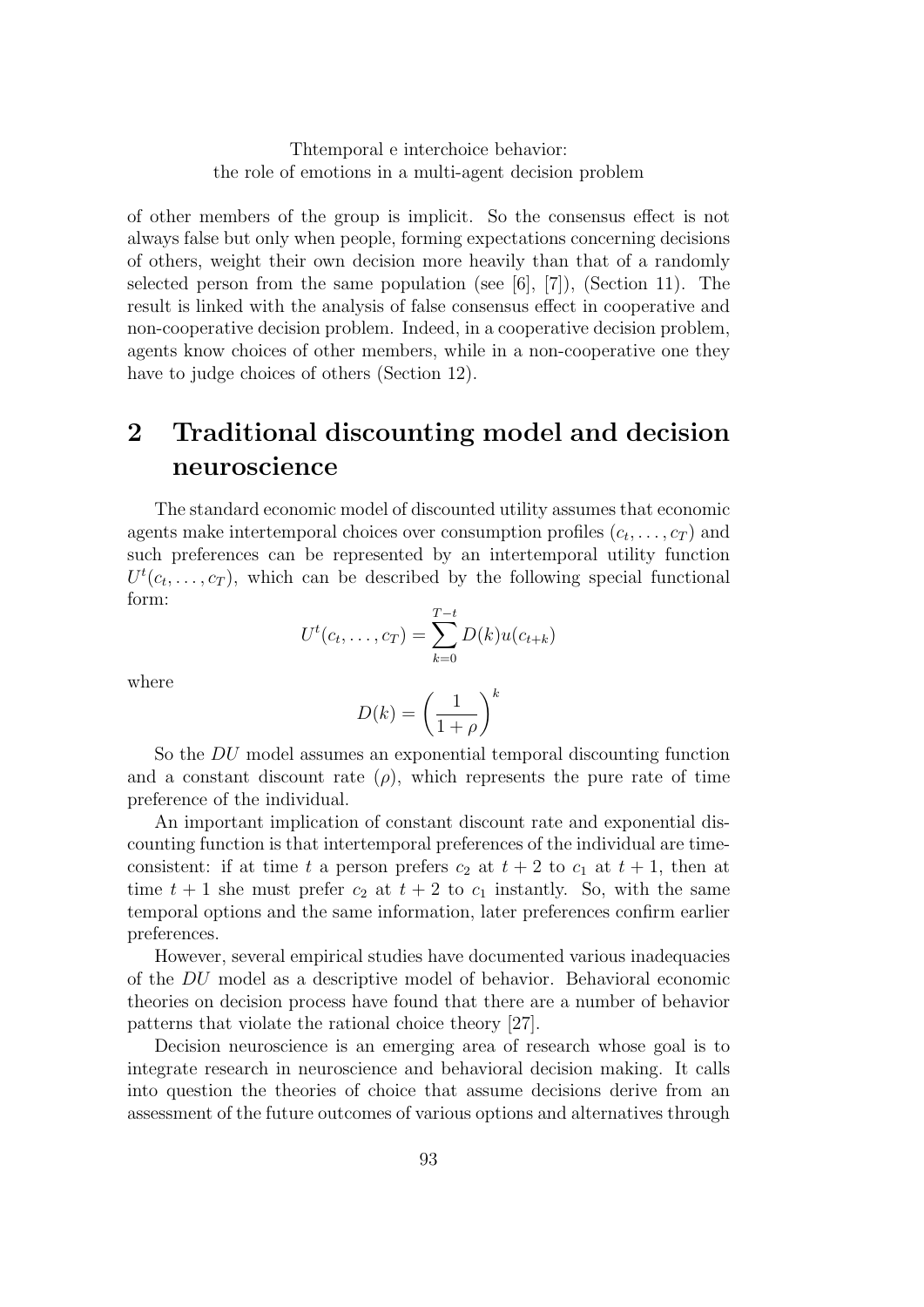some type of cost-benefit analysis, which ignore influence of emotions on decision-making.

This investigation explores the neural road map for the physiological processes intervening between knowledge and behavior, and the potential interruptions that lead to a disconnection between what one knows and what one decides to do. Decision making studies in neurological patients, who can no longer process emotional information, normally suggest that people make judgments not only by evaluating the consequences and their probability of occurring, but also and even sometimes primarily at a gut or emotional level  $(see [1]).$ 

### 3 Behavioral finance: empirical anomalies violating DU model

Some studies concerning the individual behavior from the psychological perspective, e.g. related with discounting real or hypothetical rewards, show the existence of violations of the DU model. A first empirical remark is that discount rates are not constant over time, but appear to decline - a pattern often referred to as hyperbolic discounting ([22], [23]). Furthermore, even for a given delay, discount rates vary across different locations of intertemporal choices [28].

Delay effect, magnitude effect, sign effect and sequence effect are among the relevant anomalies in intertemporal choice, we will deal with.

The *delay effect* rests on the evidence that as waiting time increases, the discount rates tend to be higher in the short intervals than in the longer ones. Prelec and Loewenstein [18] define this anomaly as common difference effect and immediacy effect. We can set out delay effect as:

$$
(x, s) \sim (y, t) \quad \text{but} \quad (x, s+h) < (y, t+h)
$$

for

$$
y > x, s < t \quad \text{and} \quad h > 0
$$

If two capitals,  $(x, s)$  and  $(y, t)$ , are indifferent,  $(x, s) \sim (y, t)$ , their projections onto a common instant  $p$  have to coincide:

$$
xA(s,p) = yA(t,p)
$$
 if and only if  $\frac{x}{y} = \frac{A(t,p)}{A(s,p)} = v(s,t,p)$ 

being  $A(t, p)$  the discount function which represents the amount available at p instead of one euro available at t, and  $v(s, t, p)$  the corresponding financial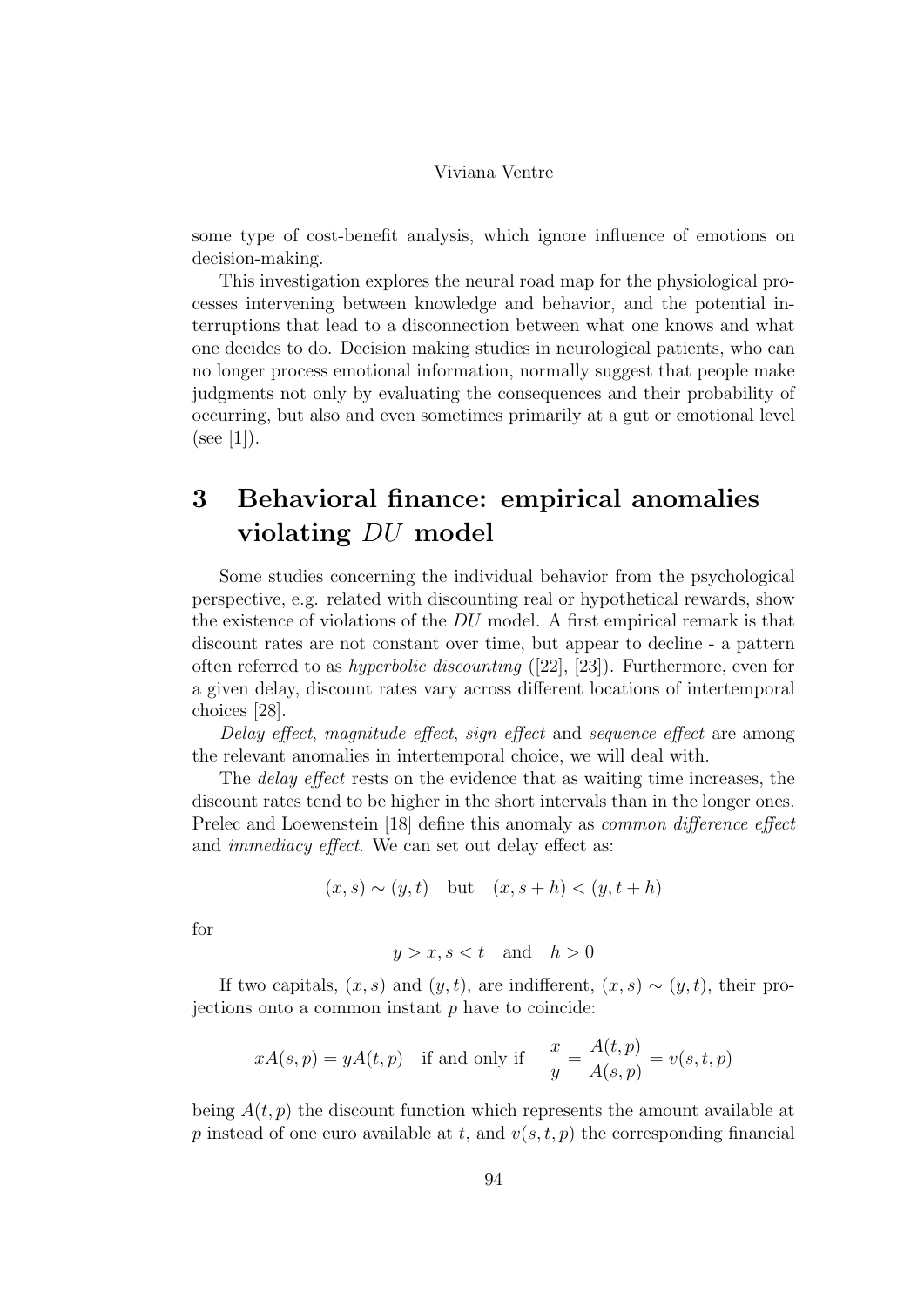factor. In the same way, if  $(x, s+h) \sim (y, t+h)$ , this implies that

$$
xA(s+h,p) = yA(t+h,p)
$$

if and only if

$$
\frac{x}{y} = \frac{A(t + h, p)}{A(s + h, p)} = v(s + h, t + h, p)
$$

Then:

$$
v(s,t,p) < v(s+h,t+h,p)
$$

The magnitude effect can be described as follows. Larger outcomes are discounted at a lower rate than smaller outcomes. Let us suppose that the instantaneous discount rate is inversely proportional to the discounted amount:

$$
A(c, z) = ce^{-\int_0^z \frac{k}{c} dx} = ce^{-\frac{k}{c}z}
$$

Prelec and Loewenstein [18] formulate the magnitude effect as follows:

$$
(x, s) \sim (y, t)
$$
 implies  $(ax, s) < (ay, t)$ 

for  $y > x > 0$ ,  $s < t$  and

$$
(-x, s) \sim (-y, t) \quad \text{implies} \quad (-ax, s) > (-ay, t)
$$

The sign effect. Gains are discounted at a higher rate than losses of the same magnitude. Prelec and Loewenstein [18] proposed the amplification loss property implying that, changing the sign of an amount from gains to losses, the weight of this amount increases:

$$
(x, s) \sim (y, t) \quad \text{implies} \quad (-x, s) > (-y, t)
$$

for  $y > x > 0$ ,  $s < t$ .

Increasing sequences of consumption are preferred over decreasing ones even if the total amount is the same. In general, when subjects choose among different sequences of two events people tend to save the better thing for last, contradicting the standard assumption of a positive interest rate. In the *improving sequence effect*, for all s and t, and  $s < t$ , there is a  $c_0$  such that, for all  $y > x > c_0$ , the following preference holds

$$
\{(x,s),(y,t)\} >_p \{(y,s),(x,t)\}
$$

in the instant  $p([16], [26])$ .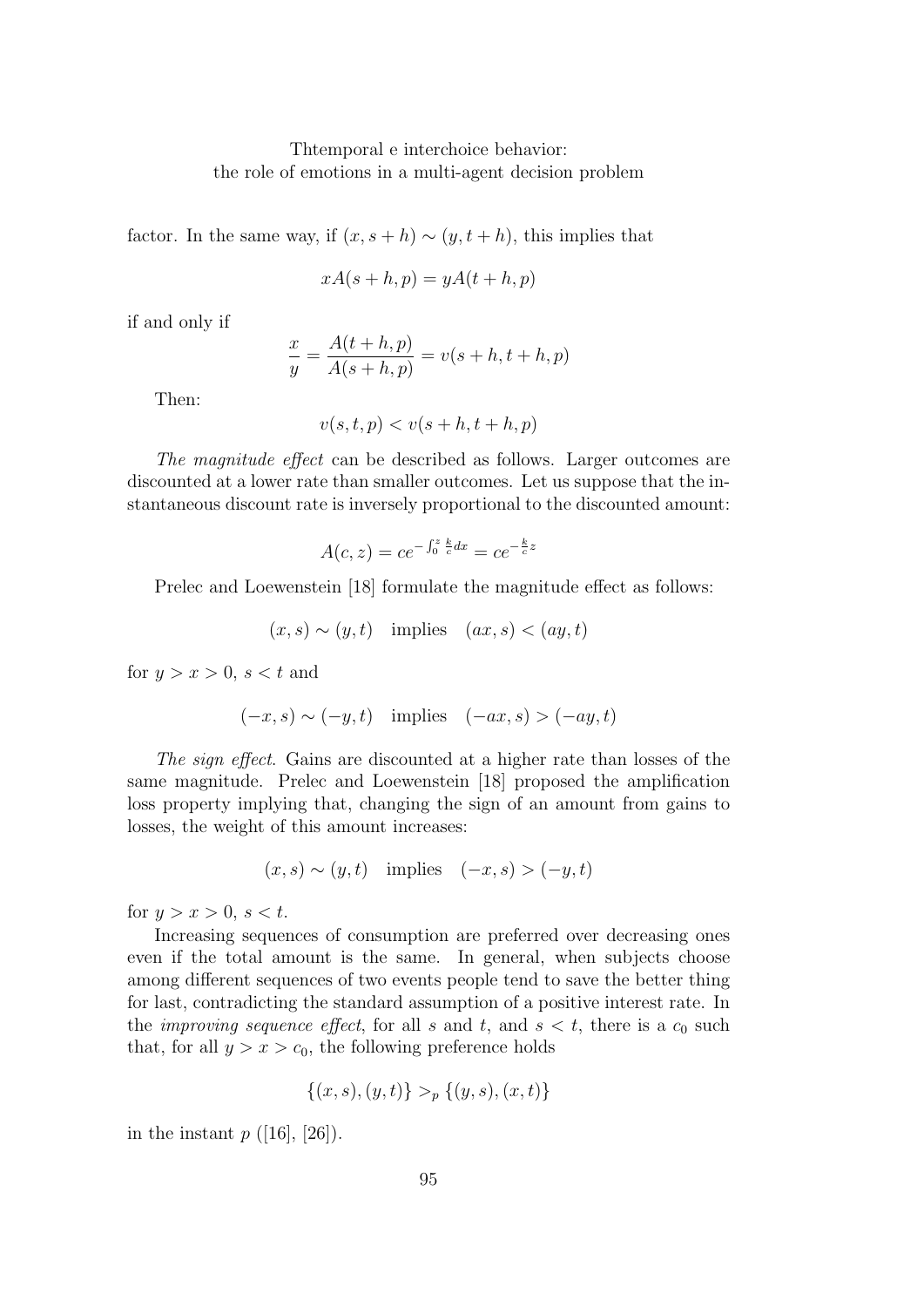## 4 Anticipation of future events and hyperbolic discounting

In contrast with the historically dominant view of emotions as a negative influence in human behavior, recent research in neuroscience and psychology has highlighted the positive roles played by emotions in decision making (Bechara et al. [2]; Damasio [5]; Loewenstein and Lerner [12]). Although strong negative emotions can lead destructive patterns of behavior, some Authors (see [2]; [5]; [21]) have shown that individuals with emotional dysfunction tend to perform poorly compared with those who have intact emotional processes.

An experiment exhibited in [2] leads to the conclusion that decision making is guided by emotional signaling generated in anticipation of future events. Without the ability to generate these emotional signals, the patients fail to avoid choices that lead to losses, and instead continue to sample from the disadvantageous choices until they go broke in a manner that is akin to how they behave in real life. In normal individuals, unconscious biases guide behavior before conscious knowledge does. Without the help of such biases, overt knowledge may be insufficient to ensure advantageous behavior.

Decision maker preferences are inconsistent and change over time, because normal people possess anticipatory indices of somatic states, that represent unconscious biases that are linked to prior experiences with reward and punishment. These biases alarm the normal subject about selecting a disadvantageous course of action, even before the subject becomes aware of the goodness or badness of the choice he is about to make [1]. Indeed, when normal people won or lost money on an investment round, they adopted a conservative strategy and became more reluctant to invest on the subsequent round [21].

Furthermore the preference for more immediate rewards per se is not always irrational, because there are opportunity costs and risk associated with non-gaining in delaying the rewards.

As a consequence there is considerable agreement among psychologists and economists that the notion of exponential discounting should be replaced by some form of hyperbolic discounting, which can represent the tendency of the individuals to increasingly choose a smaller-sooner reward over a largerlater reward as the delay occurs sooner in time *(delay effect)*.

Many authors proposed different hyperbolic discount functions, in which temporal discount function  $\delta$  increases with the delay to an outcome. Loewen-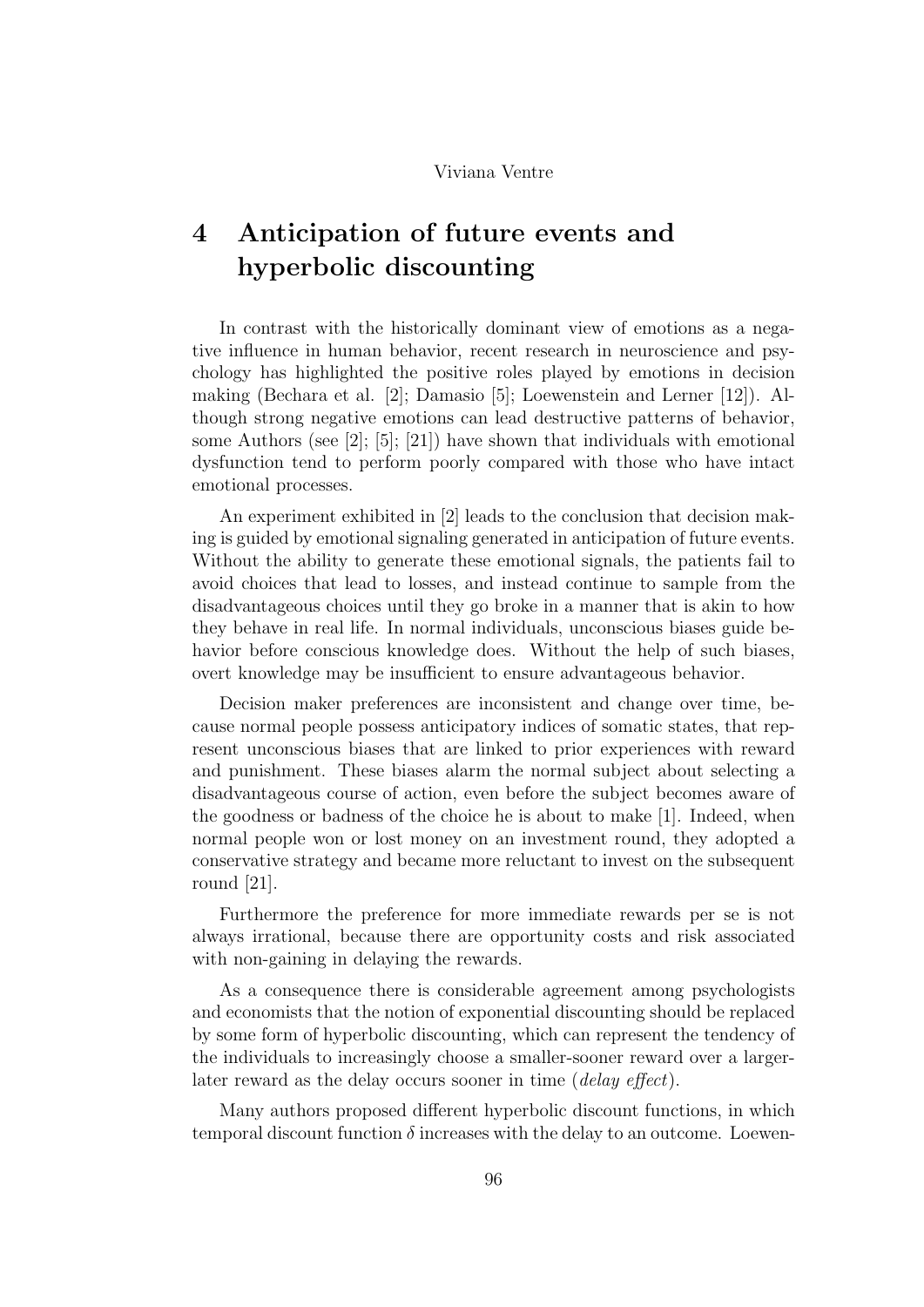stein and Prelec [13] proposed the form:

$$
d(t)=\left(\frac{1}{1+\alpha t}\right)^{\frac{\beta}{\alpha}}
$$

where  $\beta > 0$  is the degree of discounting and  $\alpha > 0$  is the departure from exponential discounting.

Hyperbolic discounting has been applied to a wide range of phenomena, including consumption-saving behavior. Consistent with hyperbolic discounting, people's investment behavior exhibits patience in the long run and impatience in the short run [28].

A second type of empirical support for hyperbolic discounting comes from experiments on dynamic inconsistency. Studies and empirical evidences show that delay effect can derive in preference reversal between two rewards as the time distance to these rewards diminishes. A hyperbolic discount model can demonstrate this; indeed, non-exponential time preference curves can cross [23] and consequently the preference for one future reward over another may change in time [28].

### 5 The negative side of emotions: impulsivity

The positive roles played by emotions when making decisions are in contrast with some contexts in which individuals deprived of normal emotional reactions might actually make better decisions than normal individuals. For instance, consider the case of a patient with ventromedial prefrontal damage (which involves severe impairments in judgment and emotion) who was driving under hazardous road conditions [5]. When other drivers reached an icy patch, they hit their brakes in panic, causing their vehicles to skid out of control, but the patient crossed the icy patch unperturbed, gently pulling away from a tailspin and driving ahead safely. The patient remembered the fact that not hitting the brakes was the appropriate behavior, and his lack of fear allowed him to perform optimally [21].

Other evidences suggest that even relatively mild negative emotions that do not result in a loss of self-control can play a counterproductive role among normal individuals in some situations. When gambles that involve some possible loss are presented one at a time, most people display extreme levels of risk aversion toward the gambles, a condition known as myopic loss aversion [3]. If myopic loss aversion does indeed have an emotional basis, then any dysfunction in neural systems subserving emotion ought to result in reduced levels of risk aversion and, thus, lead to more advantageous decisions in cases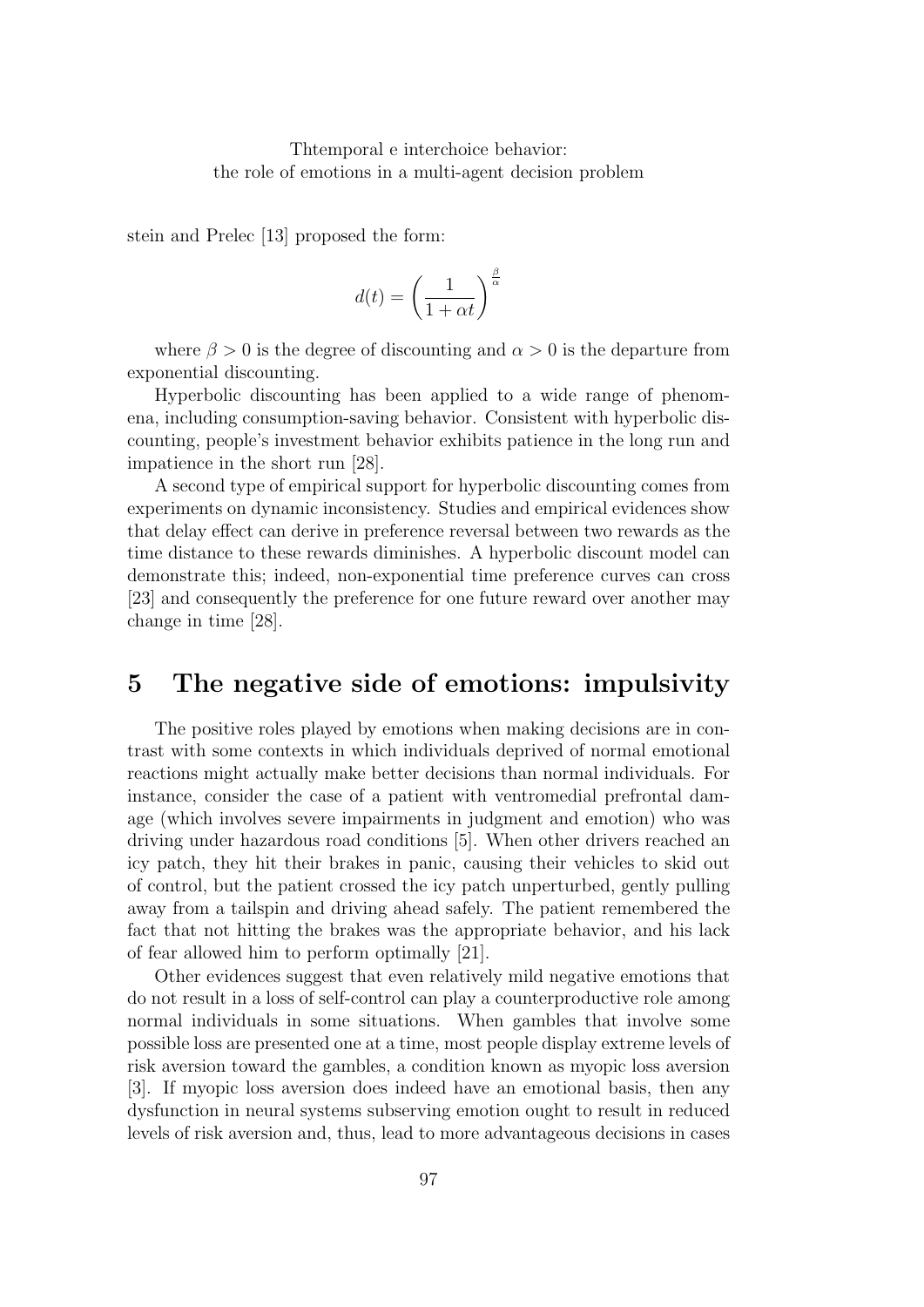in which risk taking is rewarded. Furthermore individuals deprived of normal emotional reactions might, in certain situations, make more advantageous decisions than those not deprived of such reactions; so the lack of emotional reactions may lead to more advantageous decisions [21].

Indeed in many cases, indeed, temptations induce disadvantageous behavior, and when temptation becomes too great, what the person knows to be his best long run interests conflicts with his short run desires. Sociologists and psychologists have persistently studied impulsivity relative to its resultant behaviors such as drug addiction, suicide, aggression and violence. These studies suggests that individuals who frequently engage in impulsive behavior may fail to appropriately evaluate the consequences of their behavior [28].

### 6 Neuroeconomics: impulsivity and inconsistency in intertemporal choice

The greatest contradiction to rational theory, in intertemporal choice, is inconsistent preference, usually manifested as temporary preference for options that are extremely costly or harmful in the long run. This behavior can be typically seen in psychiatric disorders (alcoholism, drug abuse), but also in more ordinary phenomena (overeating, credit card debt) [28].

Some investigations in neuroeconomics, a specialized field of decision neuroscience, have found that addicts are more myopic, i.e., they have large time-discount rates, in comparison with non-addict populations [4]. It results that hyperbolic discounting may explain various human problematic behaviors [11]: loss of self-control, failure in planned abstinence from addictive substances and relapse, a deadline rush due to procrastination, failure in saving enough before retirement and risky sexual behavior. Addiction and financial mismanagement frequently co-occur, and elevated delay discounting may be a common mechanism contributing to both of these problematic behaviors.

We have noted that the preference for more immediate rewards per se is not always irrational or inconsistent (Section 4); therefore, impulsivity in intertemporal choice is rationalizable for several categories of persons. The behaviors of addicts are clinically problematic, but economically rational when their choices are time-consistent, if they have large discount rates with an exponential discount function. However, it is known that addicts also discount delayed outcomes hyperbolically, suggesting the intertemporal choices of addicts are time-inconsistent, resulting in a loss of self-control [4]: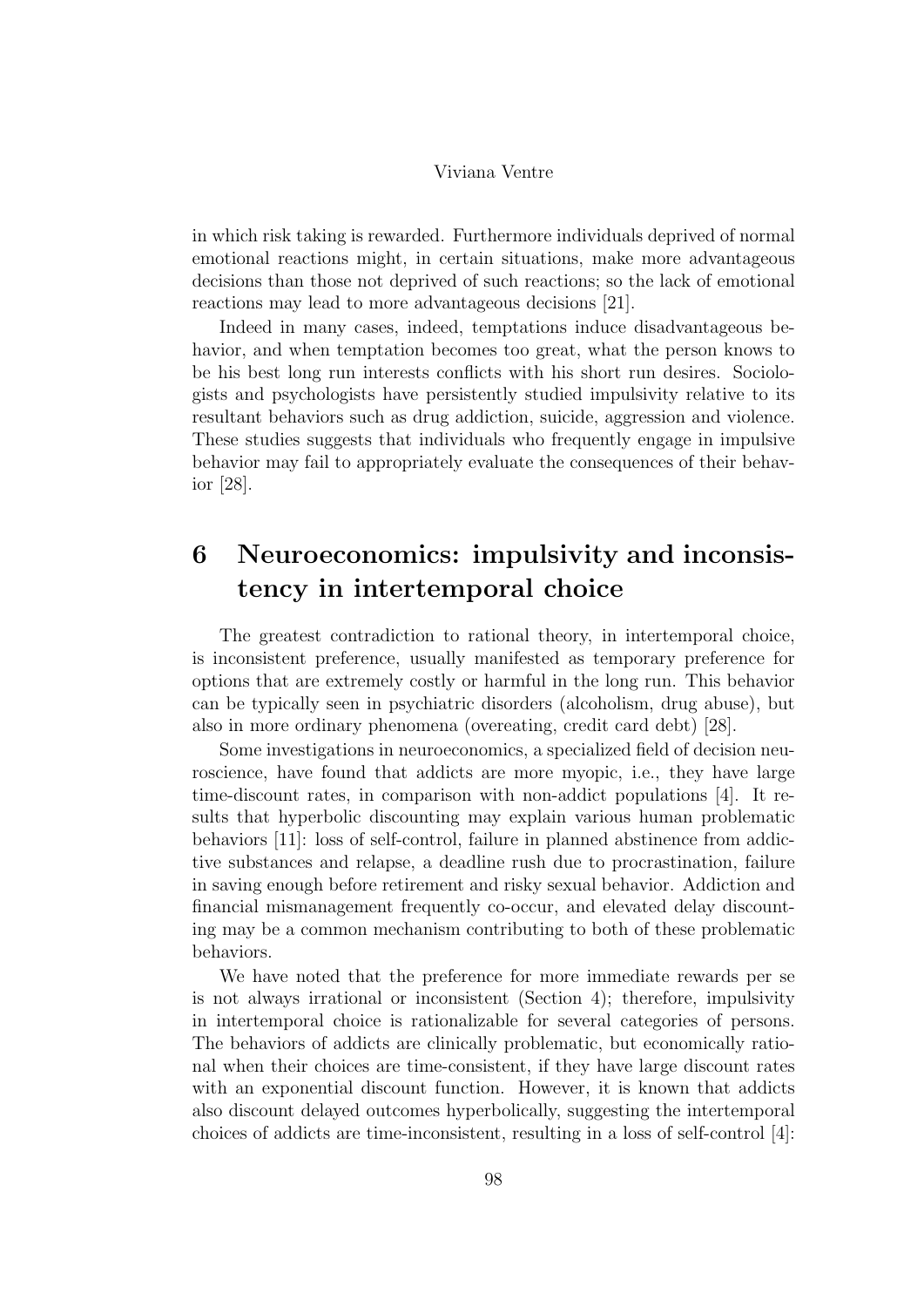they act more impulsively at the moment of the choice, against their own previously-intended plan. Moreover if large discount rates are due to habitual drug intake, it is expected that discount rates decreased after long term abstinence. However, recent studies on alcoholics and smokers report that abstinence does not dramatically reduce discount rates of former alcoholics and smokers [24].

Behavioral neuroeconomic and econophysical studies have proposed two discount models, in order to clarify the neural and behavioral correlates of impulsivity and inconsistency in intertemporal choice, namely, a quasiexponential discount model and a quasi-hyperbolic discount model.

Quasi-exponential discount model. Takahashi et al. [25] have proposed and examined the following function for subjective value  $V(D)$  of delayed reward:

$$
V(D) = \frac{A}{\exp_q(k_q D)} = \frac{A}{[1 + (1 - q)k_q D]^{\frac{1}{1 - q}}}
$$

where D denotes a delay until receipt of a reward, A the value of a reward at  $D = 0$ , and  $k_q$  a parameter of impulsivity at delay  $D = 0$  (q-exponential discount rate) and the  $q$ -exponential function is defined as:

$$
\exp_q(x) = (1 + (1 - q)x)^{\frac{1}{1 - q}}
$$

This function can distinctly parametrize impulsivity and inconsistency [28].

Quasi-hyperbolic discount model. Behavioral economists have proposed that the inconsistency in intertemporal choice may be attributed to an internal conflict between multiple selves within a decision maker. As a consequence, there are at least two exponential discounting selves (with two exponential discount rates) in a single individual; and when delayed rewards are at the distant future  $(> 1 \text{ year})$ , the self with a smaller discount rate wins, while delayed rewards approach to the near future (within a year), the self with a larger discount rate wins, resulting in preference reversal over time. This intertemporal choice behavior can be parametrized in a quasihyperbolic discount model (also as a  $\beta - \delta$  model). For discrete time  $\tau$  (the unit assumed is one year) the quasi-hyperbolic discount factor is defined [11] as:

$$
F(\tau) = \beta \delta^t
$$

for  $\tau = 1, 2, 3...$  and  $F(0) = 1, 0 < \beta < \delta < 1$ .

A discount factor between the present and one-time period later  $\beta$  is smaller than that between two future time-periods  $\delta$ .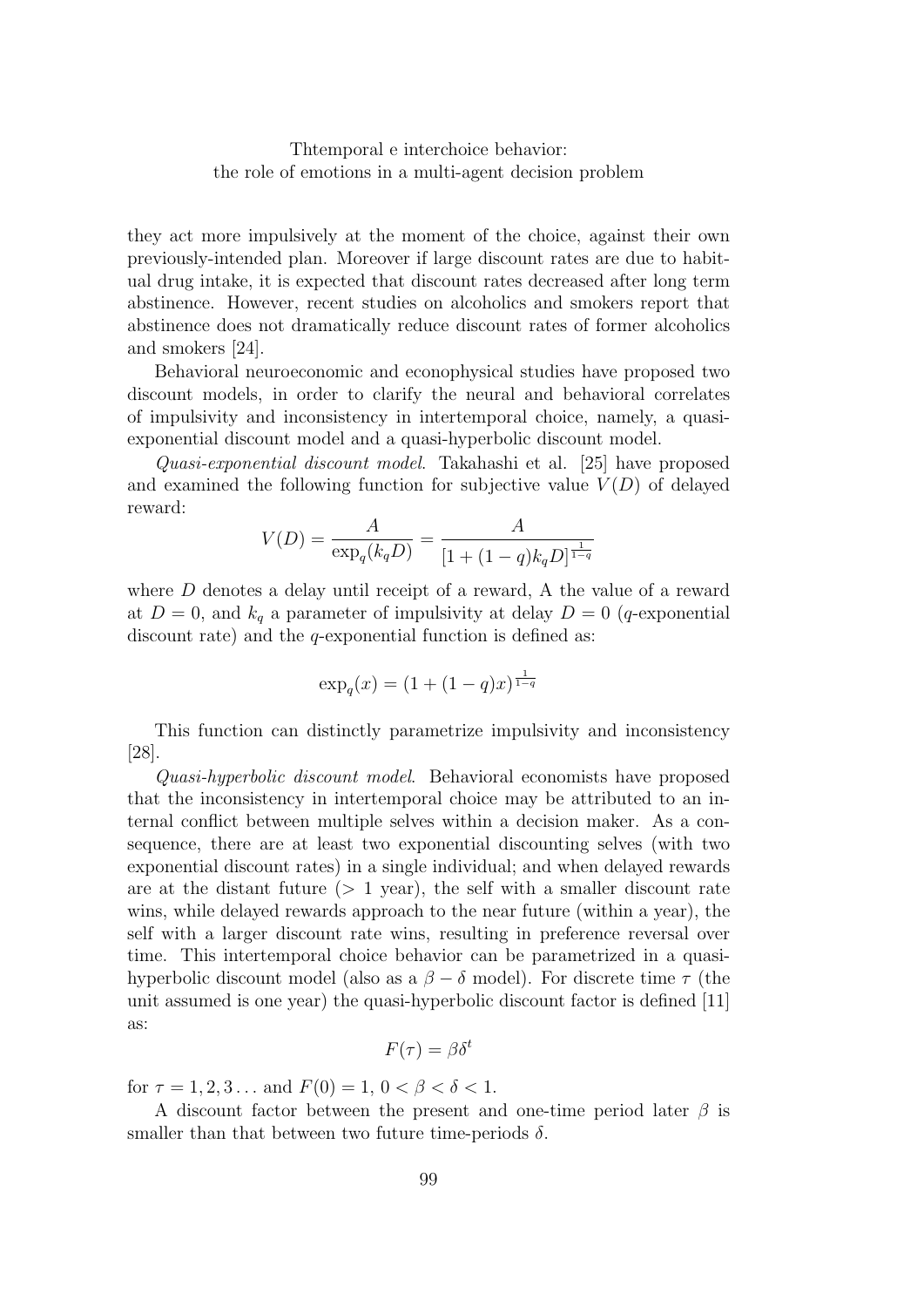In the continuous time, the proposed model is equivalent to the linearlyweighted two-exponential functions (generalized quasi-hyperbolic discounting):

$$
V(D) = A[w \exp(-k_1 D) + (1 - w) \exp(-k_2 D)]
$$

where  $0 < w < 1$ , is a weighting parameter and  $k_1$  and  $k_2$  are two exponential discount rates  $(k_1 < k_2)$ . Note that the larger exponential discount rate of the two  $k_2$ , corresponds to an impulsive self, while the smaller discount rate  $k_1$  corresponds to a patient self [28].

## 7 Self-control against impulsivity: Strotz model and Thaler and Shefrin model

A number of mechanisms of self-control are predicted by hyperbolic discounting. Strotz proposed two strategies that might be adopted by a person who foresees how her preferences will change over time.

1. The strategy of precommitment. A person commits himself to perform a plan of action. For instance, consider a consumer with an initial endowment  $K_0$  of consumer goods which has to be allocated over the finite interval  $(0, T)$ . At time t he wishes to maximize his utility function:

$$
J_0 = \int_0^T \lambda(t-0) U[\bar{c}(t), t] dt
$$

subject to  $\int_0^T c(t) dt = K_0$ , where  $[\bar{c}(t), t]$  is the instantaneous rate of consumption at time period t, and  $\lambda(t-0)$  is a discount factor, whose value depends on the elapsing time between a past or future date and present. This implies that the discounted marginal utility of consumption should be the same for all periods. But, at a later date, the consumer may reconsider his consumption plan. Then the problem is to maximize

$$
J_0 = \int_0^T \lambda(t - \tau) U[c(t), t] dt
$$

subject to  $\int_{\tau}^{T} c(t) dt = K_{\tau} = K_0 - \int_{0}^{\tau} c(t) dt$ .

The optimal pattern of consumption will change with changes in  $\tau$  and if the original plan is altered, the individual is said to display dynamic inconsistency. Strotz showed that individuals will not alter the original plan only if  $\lambda(t, \tau)$  is an exponential in  $|t - \tau|$ .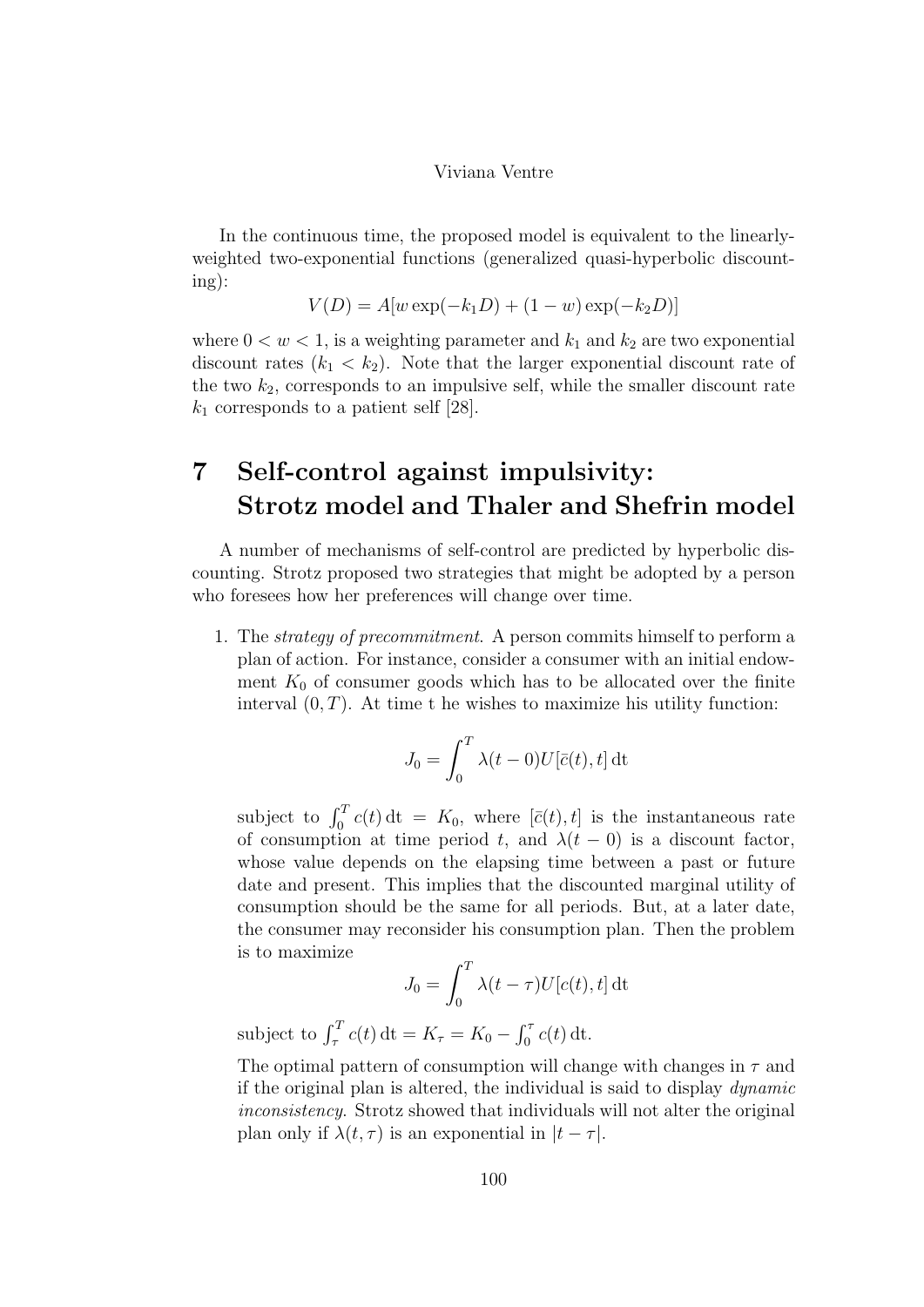2. The strategy of consistent planning. Since precommitment is not always a feasible solution to the problem of intertemporal conflict, an individual may adopt a different strategy: take into account future changes in the utility function and reject any plan that he will not follow through. His problem is then to find the best plan among those he will actually follow.

In the setting of multiple selves models, in order to control impulsivity, Thaler and Shefrin [26] proposed a planner-doer model which draws upon principal agent theory. They treat an individual as if he contained two distinct psyches: one planner, which pursue longer-run results, and multiple *doers*, which are concerned only with short-term satisfactions, so they care only about their own immediate gratification (and have no affinity for future or past doers). For instance, consider an individual with a fixed income stream  $y = [y_1, y_2, \dots, y_T]$ , where

$$
\sum_t y_t = Y
$$

has to be allocated over the finite interval  $(0, T)$ . The planner would choose a consumption plan to maximize his utility function

$$
V(Z_1, Z_2, \ldots, Z_T)
$$

subject to  $\sum_t c_t \leq Y$ , where  $Z_t$  is a utility function of level consumption in t  $(c_t)$ .

On the other hand, the unrestrained doer 1 would borrow  $Y - y_1$  on the capital market and therefore choose  $c_1 = Y$ ; the resulting consequence is naturally  $c_2 = c_3 = \ldots = c_T = 0$ . Such an action would suggest a complete absence of psychic integration.

Then the model focuses on the strategies employed by the planner to control the behavior of the doers, and it proposes two tools at his disposal.

- (a) He can impose rules on the doers behavior, which operate by altering the constraints imposed on any given doer; or
- (b) he can use discretion accompanied by some method of altering the incentives or rewards to the doer without any self-imposed constraints [28].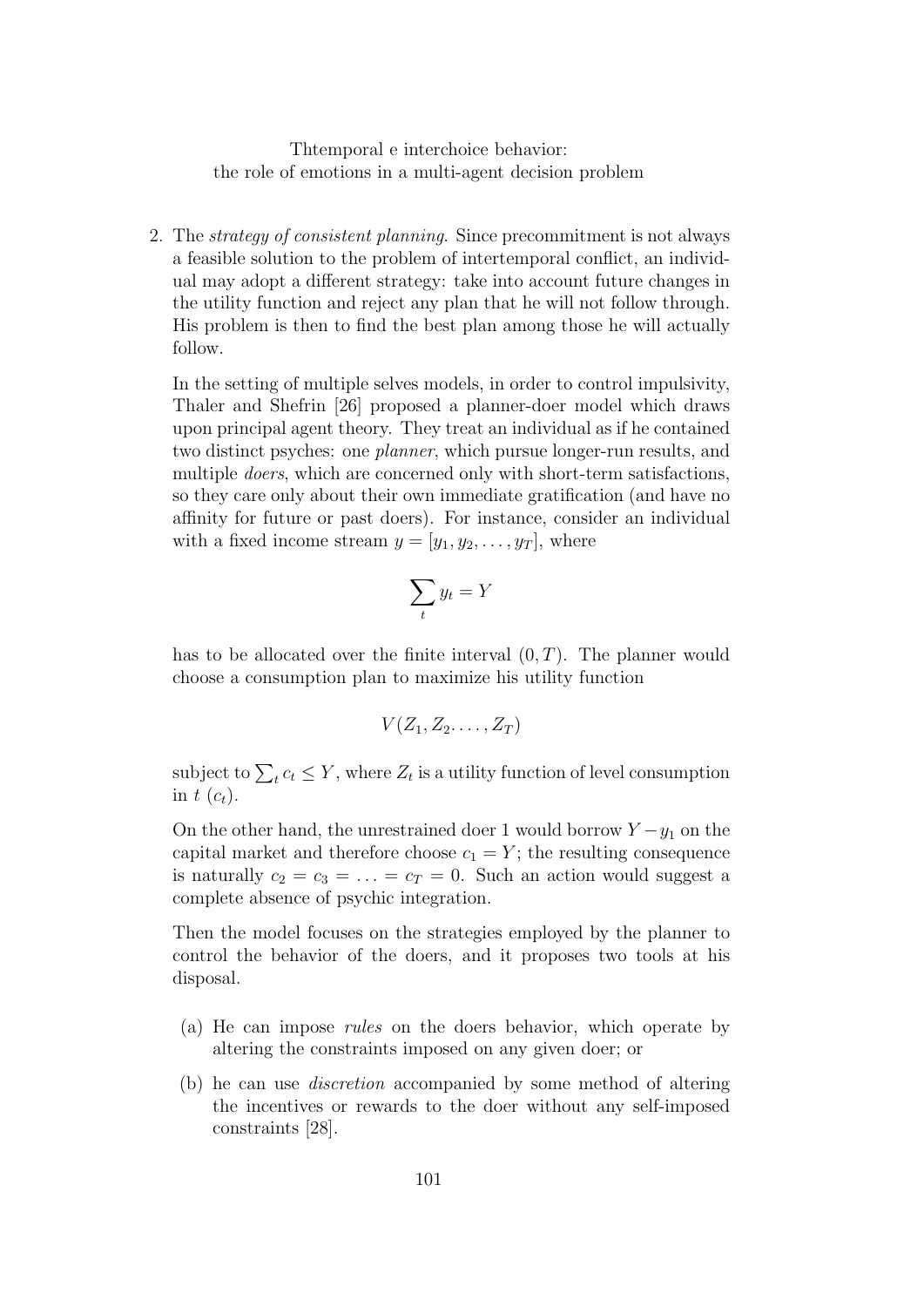## 8 Multiagent decision problems: consensus and agreement

In a multiagent decision problem an individual needs to take his intertemporal choice considering others' preferences, in order to achieve a consensus over a common decision. Group decision problems, indeed, consist in finding the best alternative(s) from a set of feasible alternatives  $A = \{a_1, \ldots, a_m\}$ according to the preferences provided by a group of agents  $E = \{e_1, \ldots, e_n\}.$ The objective is to obtain the maximum degree of agreement among the agents overall performance judgements on the alternatives (see [22]).

Specifically, every agent assesses each alternative in his preference system. Furthermore the group of agents has to verify if there is a possibility to rank the alternative set in a way shared by (a majority in the group). If such an operation succeeds, the group has reached a consensus about the ranking of the alternative set. In real situations, humans rarely come to a unanimous agreement: this has led to evaluate not only crisp degrees of consensus, but also intermediate degrees between 0 and 1, corresponding to partial agreement among all agents. However, full consensus can be considered not necessarily as a result of unanimous agreement, but it can be obtained ever in the case of agreement among a fuzzy majority of agents (see  $[9], [10]$ .

### 9 False consensus

It is well known, not only in the areas of social sciences, that people are egocentric. As pointed out in several experiments, in a multiagent decision problem each decision maker overestimates his own opinion. Social psychology has founded that people with a certain preference tend to make higher judgements of the popularity of that preference in others, compared to the judgements of those with different preferences. This empirical result has been termed the false consensus effect (see [19], [16]). It states that individuals overestimate the number of the people who possess the same attributes as they do. People often believe that others are more like themselves than they really are. Thus, their predictions about others' beliefs or behaviors, based on casual observation, are very likely to err in the direction of their own beliefs or behavior. For example, college students who preferred brown bread estimated that over 50% of all other college students preferred brown bread, while white-bread eaters estimated that 37% showed brown bread preference.

As the consequence, in multi-agent decision problem we often have to deal with different opinions, different importance of criteria and agents, who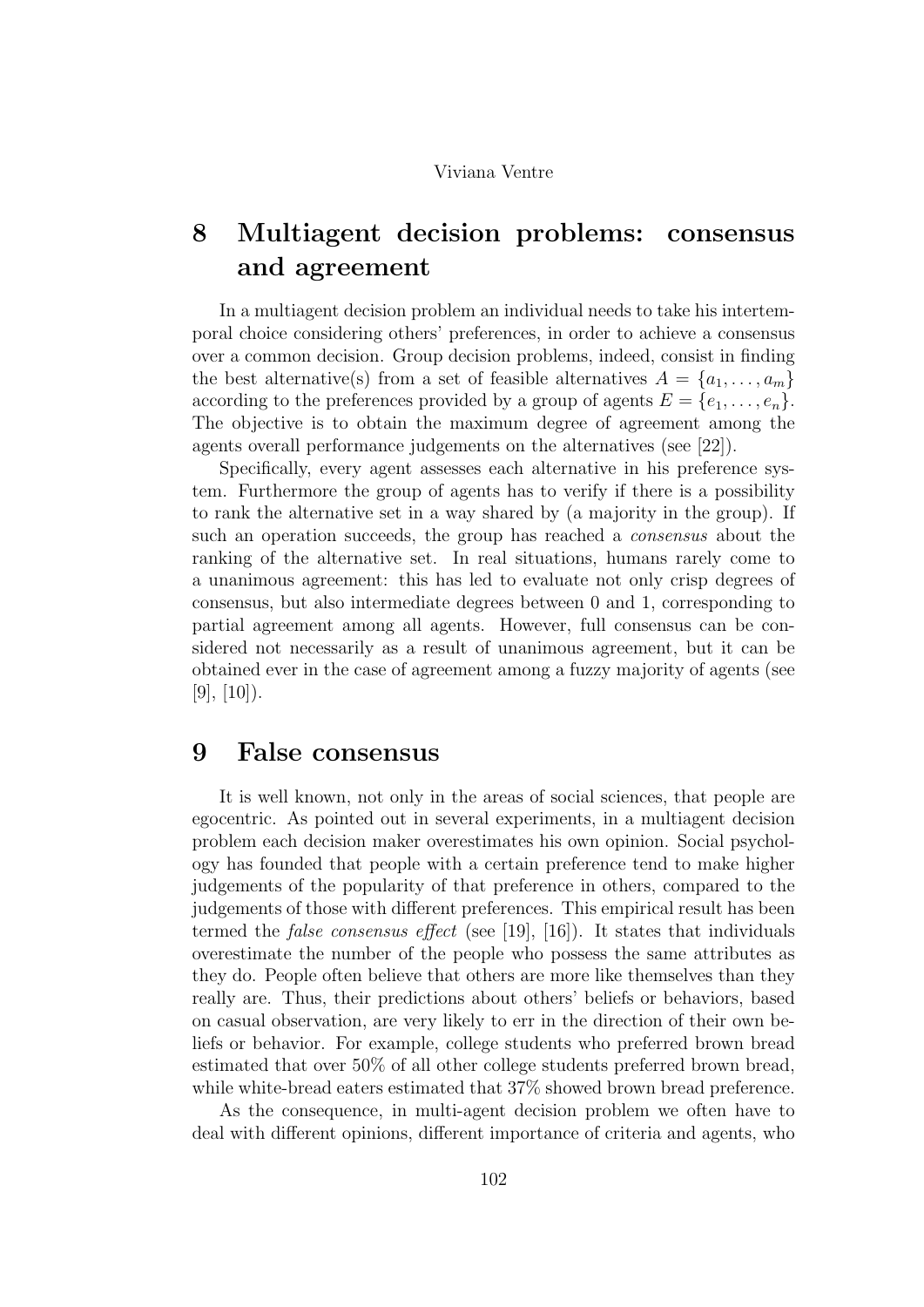are not fully impartial objective. In this sense, the false consensus effect produces partial objectivity and incomplete impartiality, which perturbs the agreements over the evaluation.

### 10 Assessing consensus and false consensus

Different methods to compute a degree of a consensus in fuzzy, or imprecise, environments have been defined, and some approaches have been proposed to measure consensus in the context of fuzzy preference relations (see [9], [10]). However, as we have seen, the false consensus effect can lead to an absence of objectivity in the evaluation process. Then just a numerical indication seems not to be sufficient to synthesize the degree of consensus of agents which incorporate both the true knowledge generated in the agent opinion and the subjective component that produces false consensus outputs. The opinion of each agent is decomposed into two components: a vector, made of the ranking of the alternatives, built by means of a classical procedure, e.g., a hierarchical procedure [14], and a fuzzy component that represents the contribution of the false consensus effect, which we assume to be fuzzy in nature [15]. This allows us to consider aggregation operators, such as OWA operators, useful when synthesis among fuzzy variables is to be built [22].

A formal model considers the set N of decision makers, the set A of the alternatives, and the set C of the criteria. Let any decision maker  $I \in N$  be able to assess the relevance of each criterion. Precisely, for every  $i$ , a function

$$
h_i: C \to [0,1]
$$

with  $\sum_{c \in C} h_i(c) = 1$ , denoting the evaluation or weight that the decision maker assigns to the criterion  $c$ , is defined. Furthermore, the function

$$
g_i: A \times C \to [0,1]
$$

is defined, such that  $g_i(a, c)$  is the value of the alternative a with respect to the criterion  $c$ , in the perspective of  $i$ .

Let  $n, p$ , and  $m$  denote the (positive integer) numbers of the elements of the sets N, C, and A, respectively. The value  $h_i(c)_{c\in\mathbb{C}}$  denotes the evaluation of the  $p$ -tuple of the criteria by the decision maker i and the value  $g_i(c, a)_{c \in C, a \in A}$ , defines the matrix  $p \times m$  whose elements are the evaluations, made by  $i$ , of the alternatives with respect to each criterion in  $C$ . The function:  $A \rightarrow [0, 1]$ , defined by

$$
(f_i(a))_{a \in A} = h_i(c)_{c \in C} \cdot g_i(c, a)_{c \in C, a \in A}
$$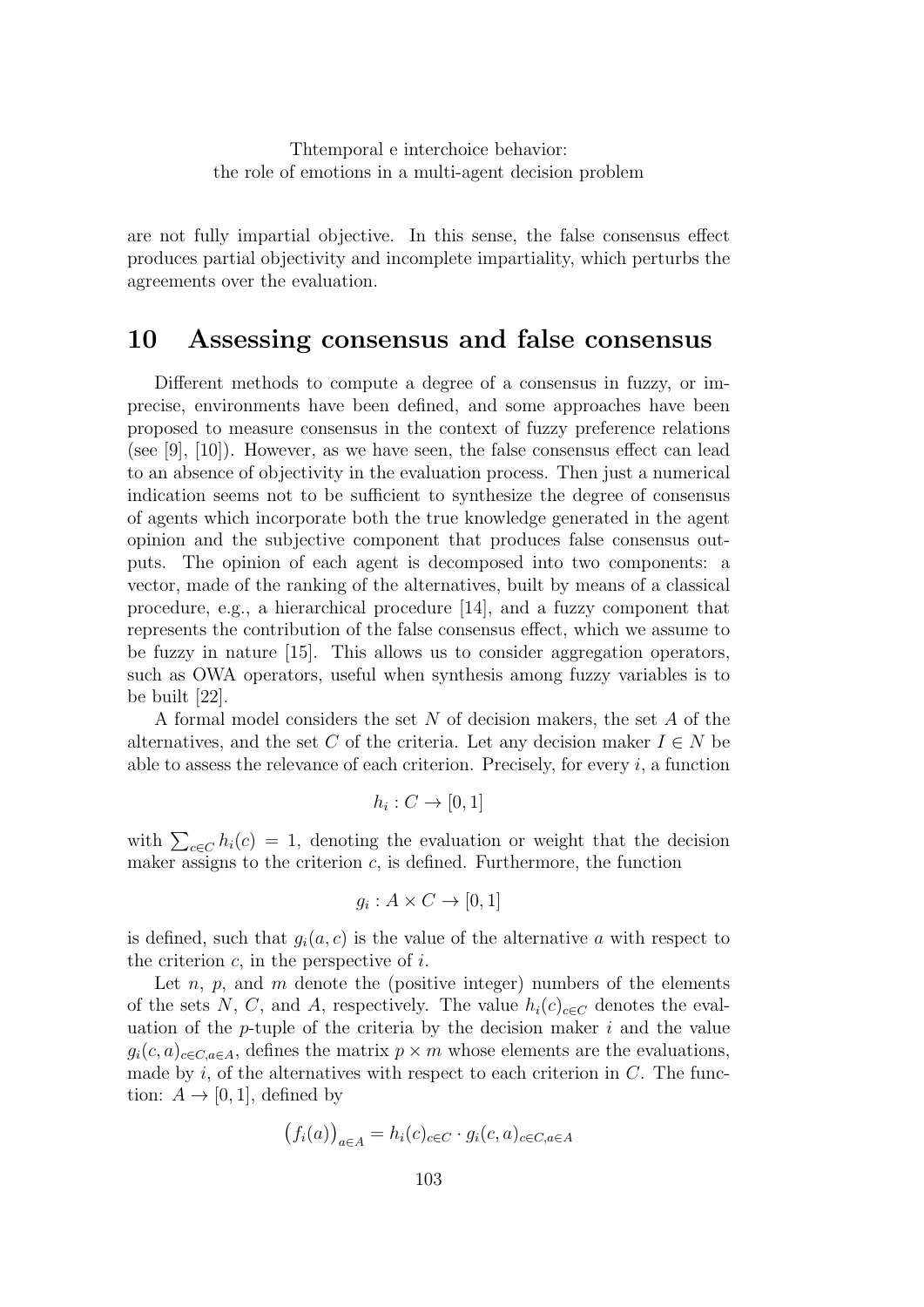is the evaluation, made by i, of the alternative  $a \in A$ .

A Euclidean metric that acts between couples of decision makers  $i$  and  $j$ , i.e., between individual rankings of alternatives, is defined by

$$
d(f_i f_j) = \sqrt{\frac{1}{|A|} \sum_{a \in A} (f_i(a) - f_j(a))^2}
$$

If the functions  $h_i$ ,  $g_i$  range in [0, 1], then also  $0 \leq d(f_i f_j) \leq 1$ .

If we set  $\delta^* = \max\{d(f_i, f_j)|i, j \in N\}$ , then a degree of consensus  $\delta^*$  can be defined as the complement to one of the maximum distance between two positions of the agents:

$$
\delta^* = 1 - \delta^* = 1 - \max\{d(f_i, f_j)|i, j \in N\}
$$

Now to identify the portion of the false consensus effect internal to the consensus reaching process, we have to consider a vector that represents the components of the consensus  $p(a)P + q(a)Q$ . This polynomial representation of the measure of the effect is composed by a numeric component  $p(a)P$ , that contains all quantitative information available derived from the consensus reaching process, and  $q(a)Q$  that reflects the false consensus effect. Then the measure of the effect is:

$$
q(a) = \frac{1}{N(d^*)^2} \sum_{i=1}^{N} (f_i - f_j)^2
$$

with  $0 \leq q(a) \leq 1, \forall i, j \in N$ .

This component can be estimated by means of OWA operators (a class of decision support tools for providing heuristic solution to situations where several trade-offs should be taken into consideration). In Yager [29] is introduced an approach for multiple criteria aggregation, based on ordered weighted averaging (OWA) operators. By ranking the alternatives, the operators provide an enhanced methodology for evaluating actions on a qualitative basis [22].

## 11 Study on false consensus effect under varying information conditions. Engelmann and Strobel experiment

In Section 9, false consensus has been defined as an egocentric bias that occurs when people estimate consensus for their own behaviors. The judgements of each agent, indeed, are frequently based, in part, on intuition or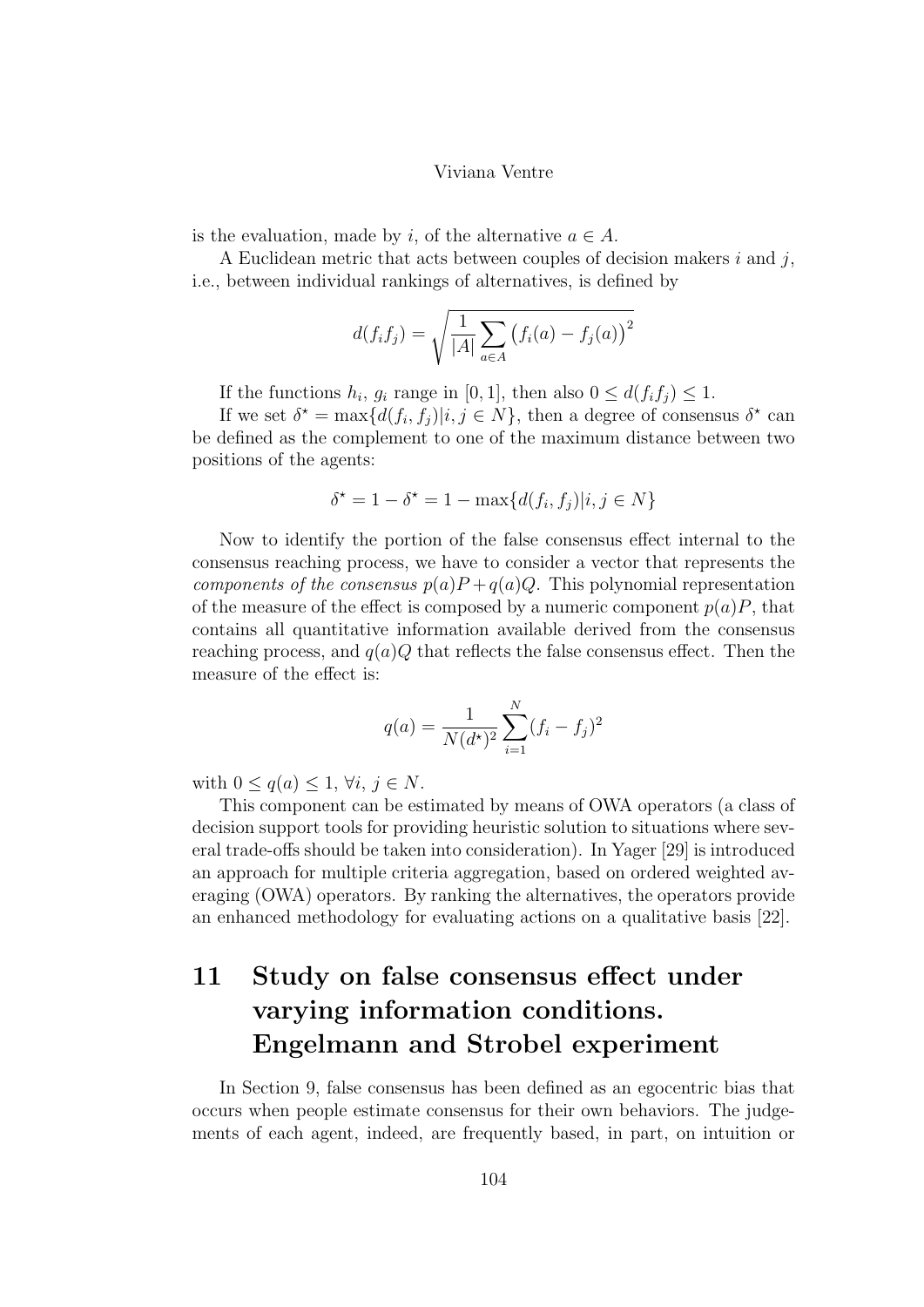subjective beliefs, rather than detailed data on the preferences of the people being predicted. However such intuitive judgements become more pervasive judgements when people lack necessary data to base their judgements. Therefore, according to Dawes (see [6], [7]), classical definition of false consensus does not justify the attribute false. He argues that it is perfectly rational to use the information about one's own decision in the same way as the information about any other randomly selected from a sample. The effect is only false if too much weight is assigned to one's own decision compared to a randomly selected person from the same population. Engelmann and Strobel [8] refer to the effect as defined above as a consensus effect and affirms that people exhibit a false consensus effect if among those with the same total information (i.e. that includes the information about their own decision) the estimates are biased in the direction of their own decision.

To demonstrate this and investigate whether a false consensus effect depends on the cognitive effort needed to retrieve information, Engelmann and Strobel compared two treatments in a simple one-shot experiment.

Results are in opposite direction to a false consensus effect when in a decision group the agents have explicit information about the choice of other members of their own group, while results are in line with a false consensus effect in all groups in which the information were implicit. This shows that most subjects are unwilling or unable to use information that is not handed to them on a silver platter. It appears to us that in the implicit information treatment it does not occur to many subjects that the other subjects' choices are valuable information and that this information is rather easily available, while the prominent information in the explicit information treatments is recognized as valuable information by virtually all subjects (or leads them to unconsciously update their beliefs).

In conclusion, Engelmann and Strobel affirm that there is no false consensus effect if representative information is highly prominent and retrievable without any effort. Indeed, there is even a significant effect in the opposite direction, indicating that subjects consider others' choices as more informative than their own.

## 12 False consensus effect and emotions in a multiagent decision problem

Multiagent decision problems are characterized by interplay between intertemporal considerations and strategic interactions: two or more agents could have to take a common decision for a future time and in this pro-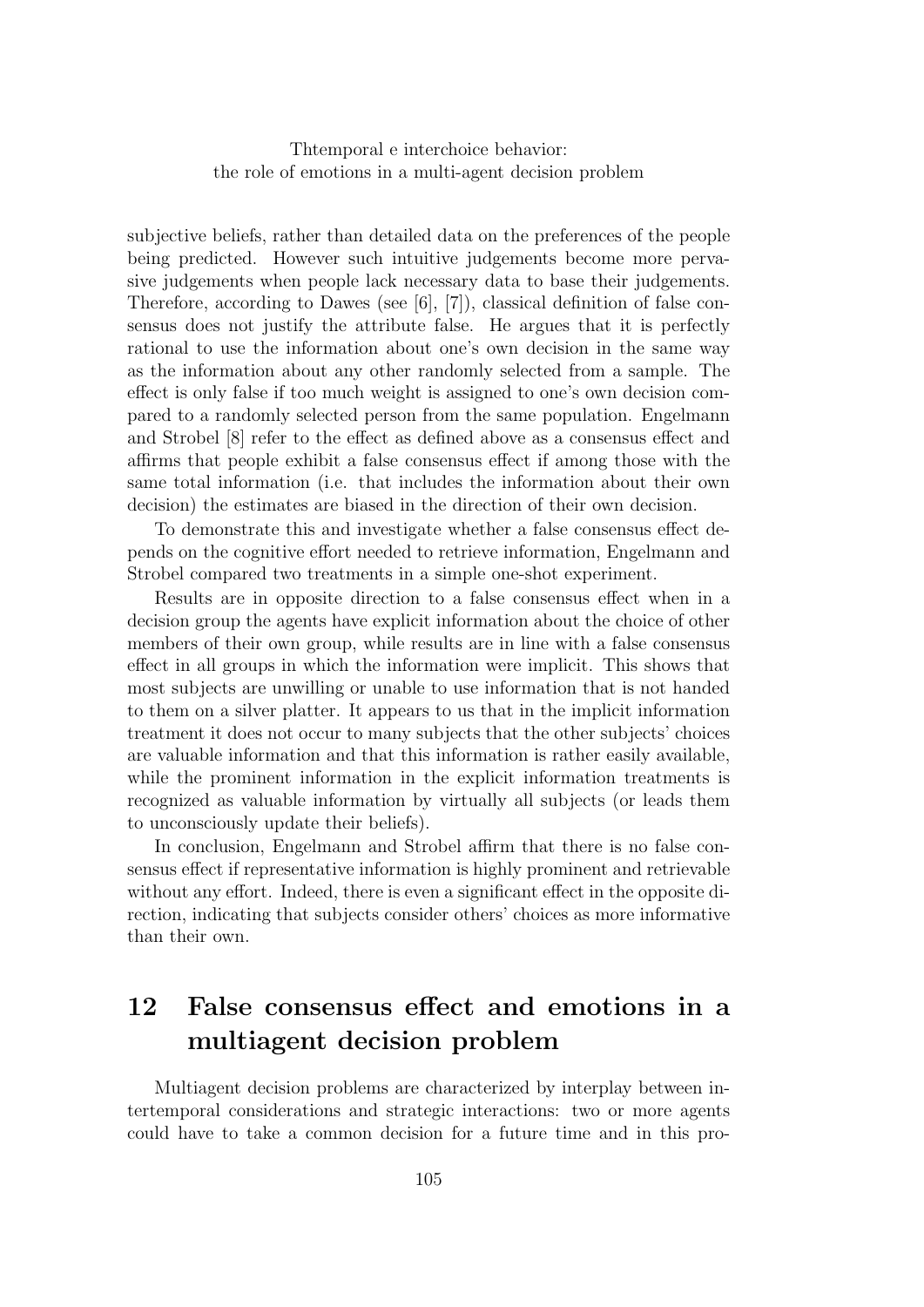cess they are influenced by emotional signal, which arise with impulsivity and with false or true consensus effect. Theory of games provide tools for describe strategic interaction. Indeed, in non-cooperative interaction each agent makes decisions independently, without collaboration or communication with any of the others. This can be assimilated to situations in which information about decision of other members of decision group is implicit. In this kind of strategic decision the consensus effect is false. As in Engelmann and Strobel experiment, if members of group decision do not cooperate they do not possess information about the choices of others, so the influence of psychological aspects lead to judge others in the same way that they judge themselves. Then two situations are possible:

- 1) each agent have the same preference and they will reach a common decision that is given by the unanimous choice,
- 2) the agents have different preferences and do not assign any weight to the other preferences, so it is not possible to aggregate them (see Section 10).

Then the influence of emotions has no negative consequences if the choices of the agents are unanimous, and then the final decision will be also the best decision in the Paretian sense. If this does not happen, it is impossible to achieve a common strategy without arresting impulsivity, and unanimity becomes increasingly difficult to obtain when the number of agents increases.

On the contrary in a cooperative decision problem the influence of false consensus effect is present at period-one, while the loss of self-control of each agent is fought by the imposition of a rule [26]. The rationality of the equilibrium choice of the cooperative game is saved by the possibility of making an arrangement among agents, which represents a pure rule to maintain self-control at later time in Thaler and Shefrin model (Section 7). Moreover with an arrangement the agents have explicit information about the choices of other members, so the lack of false consensus effect is in line with the result of Engelmann and Strobel experiment.

Consider the classic example of coordination game: the battle-of-the sexes. In this game an engaged couple must choose what to do in the evening: the man prefers to watch a baseball game and the women prefers to attend an opera. In terms of utility the payoff for each strategy is:

|       |                | Man |                            |
|-------|----------------|-----|----------------------------|
|       |                |     | Opera $(O)$ Baseball $(B)$ |
| Woman | Opera $(O)$    | 3.1 | (1, 1)                     |
|       | Baseball $(B)$ | 0.0 | 1.3                        |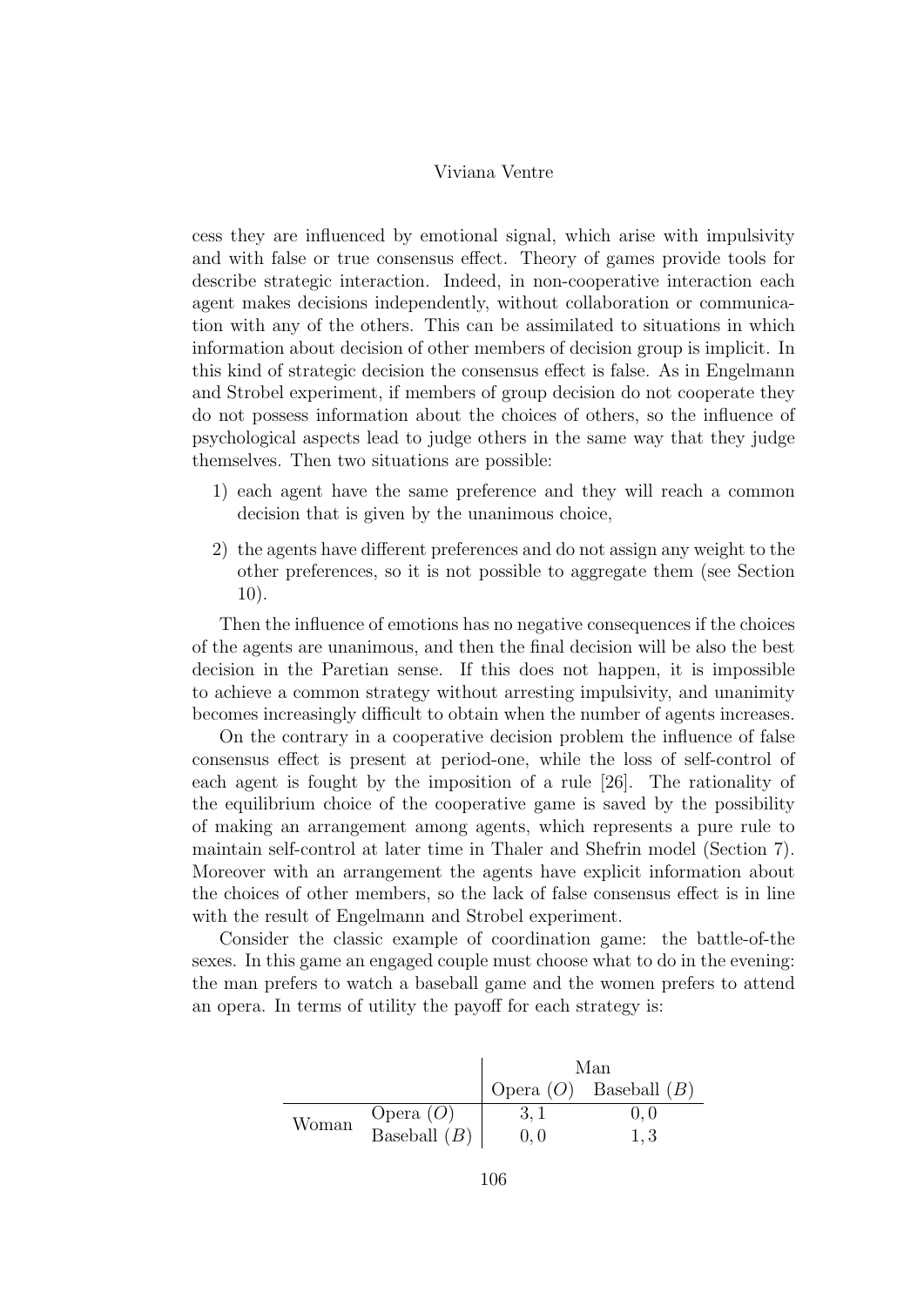In the example there are multiple outcomes that are equilibriums:  $(B, B)$ and  $(O, O)$ . However both players would rather do something together than go to separate events, so no single individual has an incentive to deviate if others are conforming to an outcome: the man would attend the opera if he thinks the woman will be there even though he prefers the other equilibrium outcome in which both attend the baseball game.

In this context, a consensus decision making process can be considered as an instrument to choose the best strategy in a coordination game. The final decision is often not the first preference of each individual in the group and they may not even like the final result. But it is a decision to which they all consent because it is the best for the group.

Consequently, a common final decision is achievable only if the man and the woman have explicit information on the decision of other member, then only if there is cooperation.

If the man and the woman do not decide together where spend their time in the evening, probably, the result of implicit information and consequent false consensus effect will be that the man will go to the opera because he thinks that she decides to go there, and the woman will go to the baseball match to meet the man.

### References

- [1] A. Bechara, The role of emotion in decision making: evidence from neurological patients with orbitofrontal damage, Brain and Cognition 55 (2004), 40-50.
- [2] A. Bechara, H. Damasio, D. Tranel and A. R. Damasio, Deciding advantageously before knowing the advantageous strategy, Science 275 (1997), 1293-1295.
- [3] S. Benartzi and R. Thaler, Myopic loss aversion and the equity premium puzzle, Quarterly Journal of Economics 110 (1995), 73-92.
- [4] W. K. Bickel, A. L. Odum and G. J. Madden, Impulsivity and cigarette smoking: delay discounting in current, never, and ex-smokers, Psychopharmacology 4 (1999), 447-454.
- [5] A. R. Damasio, Descartes error: emotion, reason, and the human brain, Grosset/Putnam, New York, 1994.
- [6] R. M. Dawes, Statistical criteria for establishing a truly false consensus effect, Journal of Experimental Social Psychology 25 (1989), 1-17.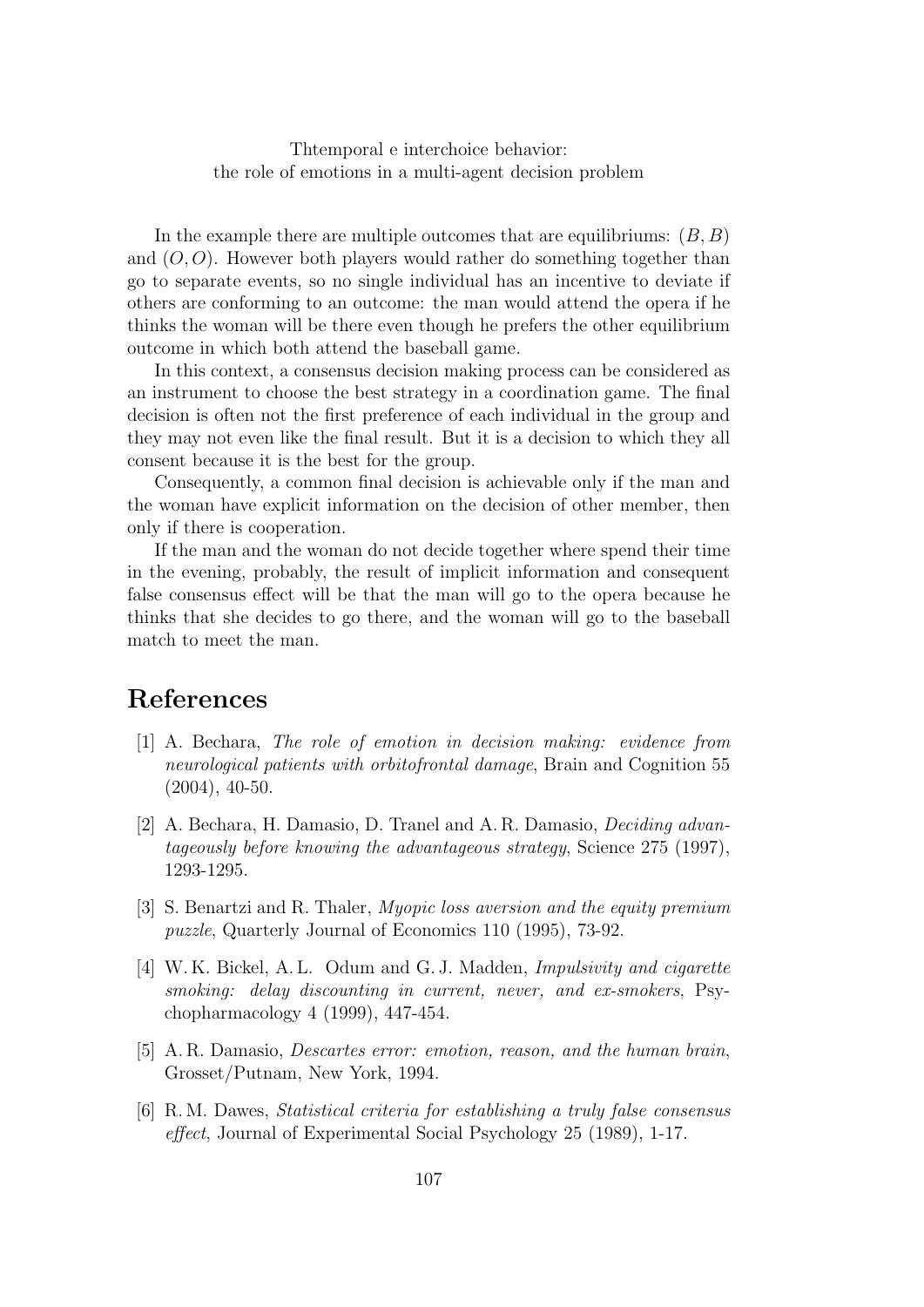- [7] R. M. Dawes, The potential non falsity of the false consensus effect, R. M. Hogarth (Ed.), Insights in Decision Making: A Tribute to Hillel J. Einhorn, University of Chicago Press, Chicago, (1990), 179-199.
- [8] D. Engelmann and M. Strobel, The false consensus effect: deconstruction and reconstruction of an anomaly, CERGE-EI Working Paper No. 233, (2004).
- [9] M. Fedrizzi, J. Kacprzyk and H. Nurmi, Group decision making and consensus under fuzzy preferences and fuzzy majority, Fuzzy Sets and Systems 49 (1992), 21-31.
- [10] M. Fedrizzi, J. Kacprzyk and H. Nurmi, Consensus degrees under fuzzy preferences using OWA operators, Control and Cybernetics 22(2) (1993), 78-86.
- [11] D. I. Laibson, Golden eggs and hyperbolic discounting, Quarterly Journal of Economics 112 (1997), 443-477.
- [12] G. Loewenstein and J. Lerner, The role of emotion in decision making, R. J. Davidson, H. H. Goldsmith and K. R. Scherer (Eds.): Handbook of affective science, Oxford University Press, Oxford, England, (2003), 619-642.
- [13] G. Loewenstein and D. Prelec, Anomalies in intertemporal choice: evidence and an interpretation, Quarterly Journal of Economics 109 (1992), 573-97.
- [14] A. Maturo and A.G.S. Ventre, Models for Consensus in Multiperson Decision Making, NAFIPS Conference Proceedings 08, New York/Volumes/NAFIPS/2008/data /NAFIPS R papers. North American Fuzzy Information Processing Society, IEEE Press, New York, USA.
- [15] A. Maturo and A. G. S. Ventre, Aggregation and Consensus in Multiobjective and Multiperson Decision Making, International Journal of Uncertainty,Fuzziness and Knowledge-Based Systems Vol. 17, No. 4 (2009) 491-499
- [16] B. Mullen, J. L. Atkins, D. S. Champion, C. Edwards, D. Hardy, J. R. Story and M. Vanderklok, The false consensus effect: a metaanalysis of 115 hypothesis test, Journal of Experimental Social Psychology 21 (1985), 262-283.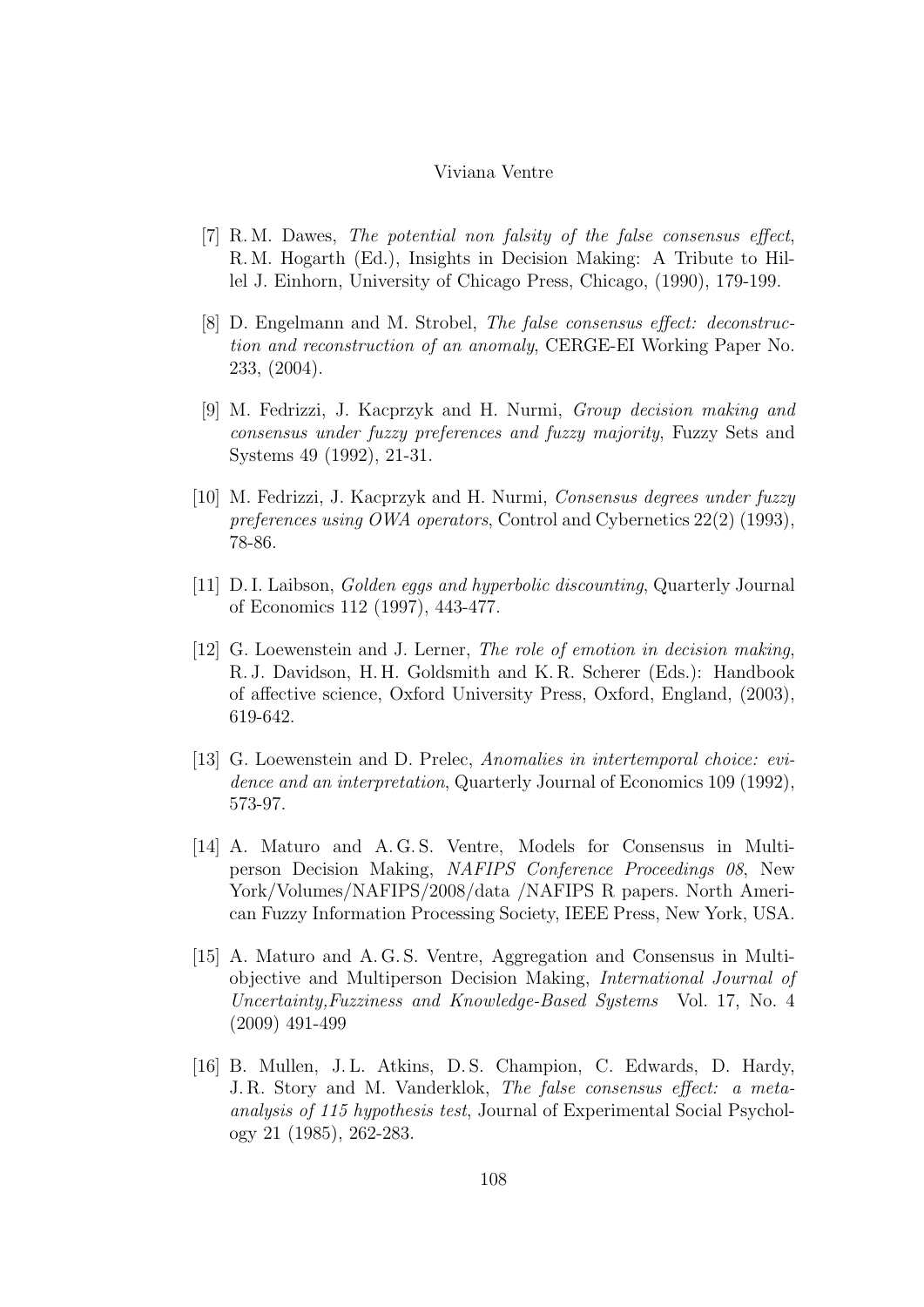- [17] N. Naqvi, B. Shiv and A. Bechara, The role of emotion in decision making: a cognitive neuroscience perspective, Current Directions in Psychological Science 15 (2006), 260-264.
- [18] D. Prelec and G. Loewenstein, Decision making over time and under uncertainty: a common approach, Management Science 37 (1991), 770- 786.
- [19] L. Ross, D. Green and P. House, The false consensus effect: an egocentric bias in social perception and attribution processes, Journal of Experimental Social Psychology 13 (1977), 279-301.
- [20] P. A. Samuelson, A note on the measurement of utility, The Review of Economic Studies 4 (1937), 155-161.
- [21] B. Shiv, G. Loewenstein, A. Bechara, H. Damasio and A. R. Damasio, Investment behavior and the negative side of emotion, Psychological Science 16 (2005), 435-439.
- [22] M. Squillante and V. Ventre, Assessing false consensus effect in a consensus enhancing procedure, International Journal of Intelligent Systems 25 (2010), 274-285.
- [23] R. H. Strotz, Myopia and inconsistency in dynamic utililty maximization, Review of Economic Studies 23(3) (1955-1956), 165-80.
- [24] T. Takahashi, Psychophysics of the probability weighting function. Available from: https://ideas.repec.org/a/eee/phsmap/v390y2011i5p902- 905.html.
- [25] T. Takahashi, K. Ikeda and T. Hasegawa, A hyperbolic decay of subjective probability of obtaining delayed rewards, Behavioral and Brain Functions, Research Bio Med Central (2007). Available from: http://www.behavioralandbrainfunctions.com/content/3/1/52.
- [26] R. Thaler and H. M. Shefrin, An economic theory of self-control, Journal of Political Economy 89(2) (April 1981), 392-406.
- [27] R. Thaler, Quasi Rational Economics, Russell Sage Foundation, New York, 1991.
- [28] A. G. S. Ventre and V. Ventre, The intertemporal choice behaviour: classical and alternative delay discounting models and control techniques, Atti Accademia Peloritana dei Pericolanti Classe Scienze Fisiche Matematiche Naturali 90 (1) C3 (2012), 1-21.